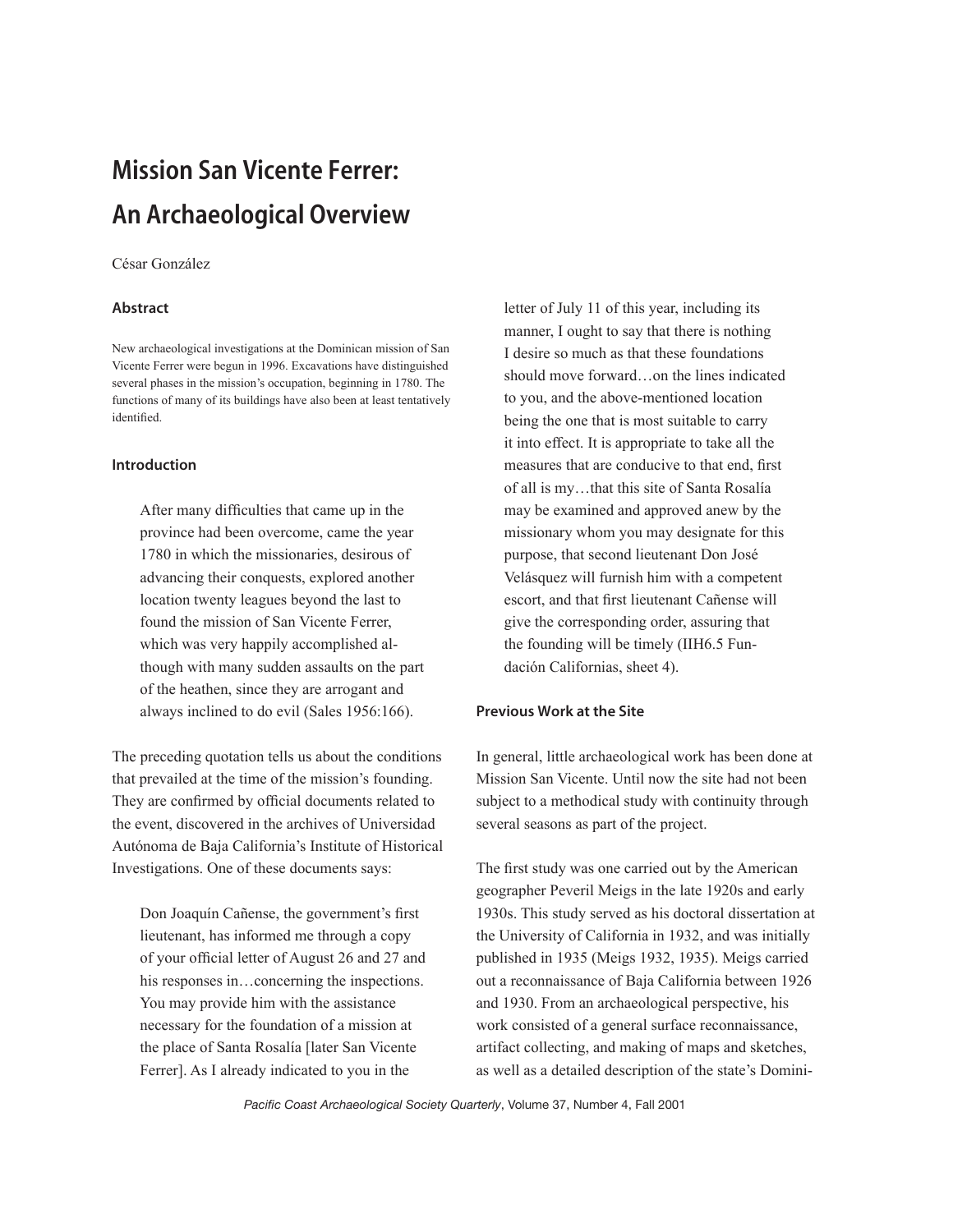can missions. With regard to Mission San Vicente, although the work was brief, it included elements of interest for understanding the operation of mission life. The major achievement of this document is the excellent investigation of historical sources that the author carried out and made good use of to understand the site. We can see the results in his book, *The Dominican Frontier in Lower California* (Meigs 1935).

An historical study by Martin Barron (1980) has Mission San Vicente as a central subject. This work is very general and publishes photographs of artifacts recovered from the site.

A formal project was carried out at the mission in 1981, as part of a project known as "Integrated Program for Rural Development." This work was instituted by the Secretariat of Programs and Budgets, approved by the Instituto Nacional de Antropología e Historia's Commission on Historic Monuments, and directed by archaeologist Laura Cummings of INAH's Northwestern regional center. The work consisted basically of clean-up and exposure, along with a few test pits. It focused more on the protection of the mission's ruins than on comprehensive excavation. The results were summarized in the field journal and artifact catalog, from which the general report was derived.

For an historical perspective, we have the thesis of the researcher Lucila León, who analyzes San Vicente's socioeconomic situation within the Dominican mission framework. She provides us with interesting information on daily life at the mission and the circumstances that preceded it, using the historical documentary sources as tools. These have served us as a guide in some of the problems that have arisen in trying to reconstruct the social dynamics of the mission.

### Methodology

In the recent archaeological work at Mission San Vicente, it was proposed as essential to use some of

*PCAS Quarterly*, 37(4), Fall 2001

the investigative tools employed by historians as aids to the archaeological methods for site recovery. The investigation and the methods used in the explorations had precedents in the work done by Cummings in 1981. She excavated a series of test pits that generally identified the layout of Structure I. Also noted was an uncontrolled excavation made by treasure hunters within what is now designated Structure II (in its southwest corner). Using prior information and in accordance with the goals specified for the historical archaeological project, a work plan was outlined that included archaeological exploration of the entire complex. Our first excavation was done in what remained of the looters' pit. The work was coordinated with a program of objectives having distinct levels, methods, and budgets.

The site (5.44 hectares, or 13.4 acres) was divided into four large quadrants in order to limit the area of investigation (Figs. 1 and 2). Indicators observed during the surface reconnaissance were taken into account, such as differences in soil color, changes in surface relief, observed artifacts, etc. In the southeast quadrant (an area approximately 122 by 102 meters), stakes were placed to form 4 by 4 meter squares oriented to magnetic north. These squares were assigned successive numbers, together with the corresponding Cartesian coordinates.

Within the southeast quadrant, complexes A and B were identified, taking into account the relationships of the buildings as well as historical sources and the visible traces of the walls (Figs. 3 and 4). Complex A was representative of the most flourishing phase in the life of the mission.

Artifact provenience was controlled in relation to the excavation grid (4 by 4 meter), which for practical purposes was subdivided into squares of 1 by 1 meter. Depth provenience was controlled by metric levels of 20 or 30 centimeters. Strata or natural levels were followed when this was considered necessary for bet-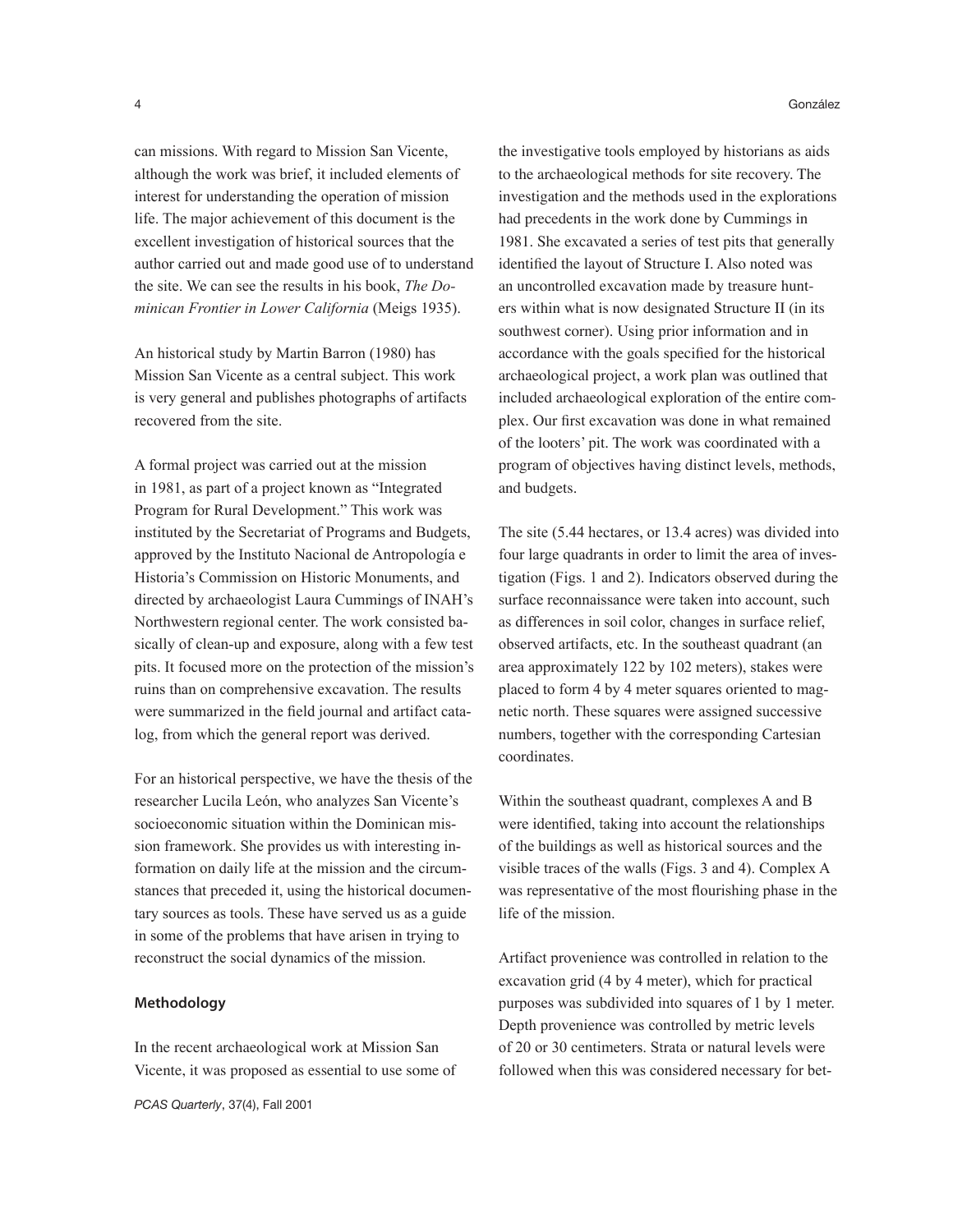

Fig. 1. Map of the mission site.



Fig. 2. Overview of the site, with INAH's interpretive walkway in the right foreground.

ter excavation control, in particular in the case of the discovery of a tamped surface or some other important element. In general, lower excavation levels were considered to be older contexts. The contexts were primary, that is, remains were not found to have been moved outside of their proper places (although some non-temporal elements may have been moved to lower stratigraphic levels by the small animals that had burrows in the mounds).

During the first phase of exploration it was possible to define the presence of walls of the various rooms that make up Structure II. Marked concentrations of archaeological materials (shell, ceramics, bone, metal) in specific areas served to reveal to us the early use of each room and of the structure as a whole, and the same was true for the other two structures. In the second phase of excavations, we were able to confirm previous evidence and establish guidelines for the general work at the site.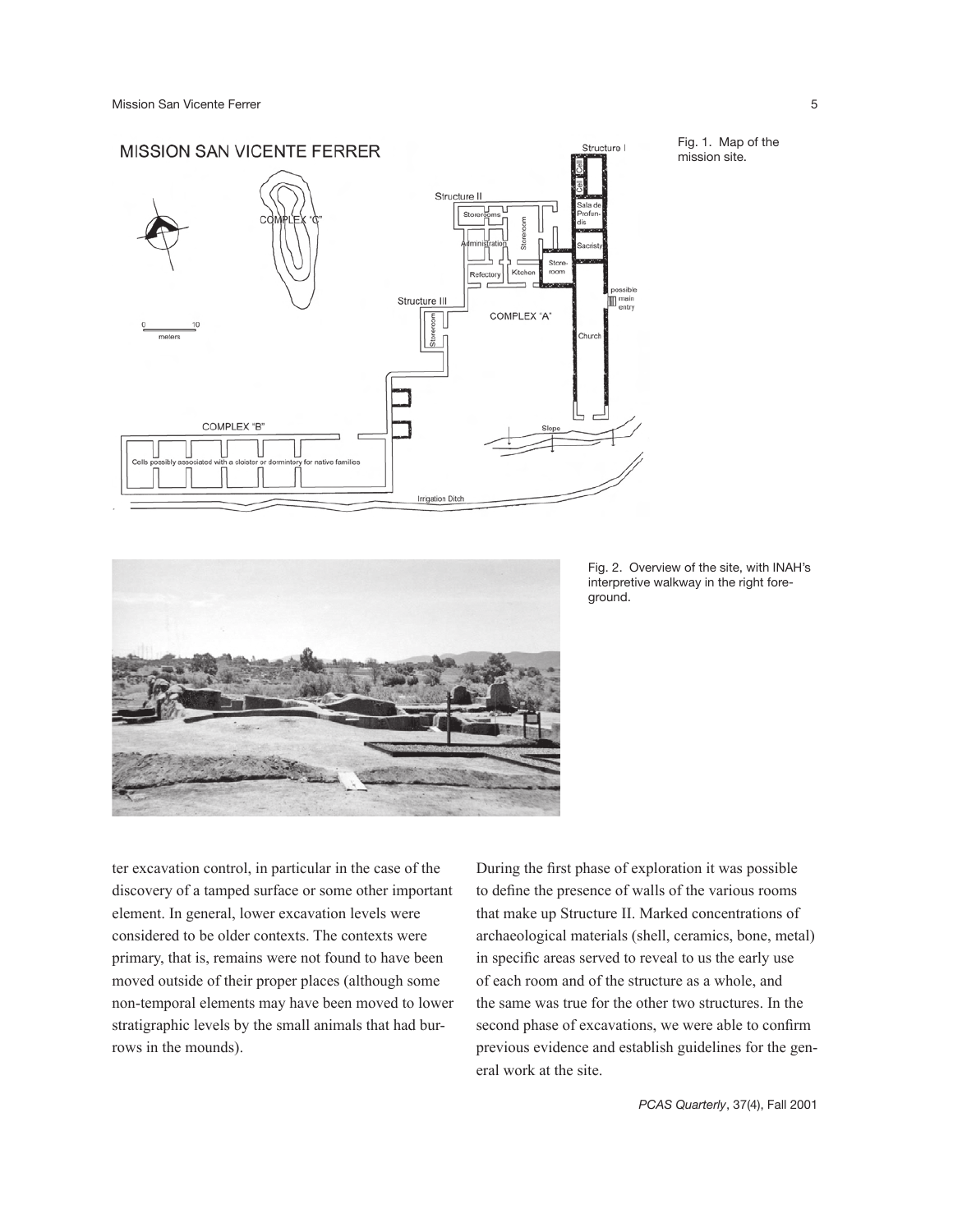

Fig. 3. View of a portion of Complex A, with the mission's agricultural fields in the background.



Fig. 4. View of the residential cells in Complex B.

In the beginning we tried to follow the architectural delineations of Meigs, although we are aware empirically that the geographer's observations dated from a period that was different from our situation. His interpretations of the site's architecture were made from surface evidence of the remains that existed in his time. This resulted in a series of errors in the initial calculations for our investigation, which we continued to correct as we progressed. With the knowledge acquired during the work and with evidence concerning depth, we decided to continue explorations on

*PCAS Quarterly*, 37(4), Fall 2001

the same basis. It is important to make it clear that whenever an architectural element was encountered, whatever its character, a detailed analysis was carried out to obtain as complete information as possible.

# Complex A

Complex A is composed of three structures, inside of which we identified the main activities of mission life. Religious conversion was the banner for colonization in the conquest of the Californias. Its mission temples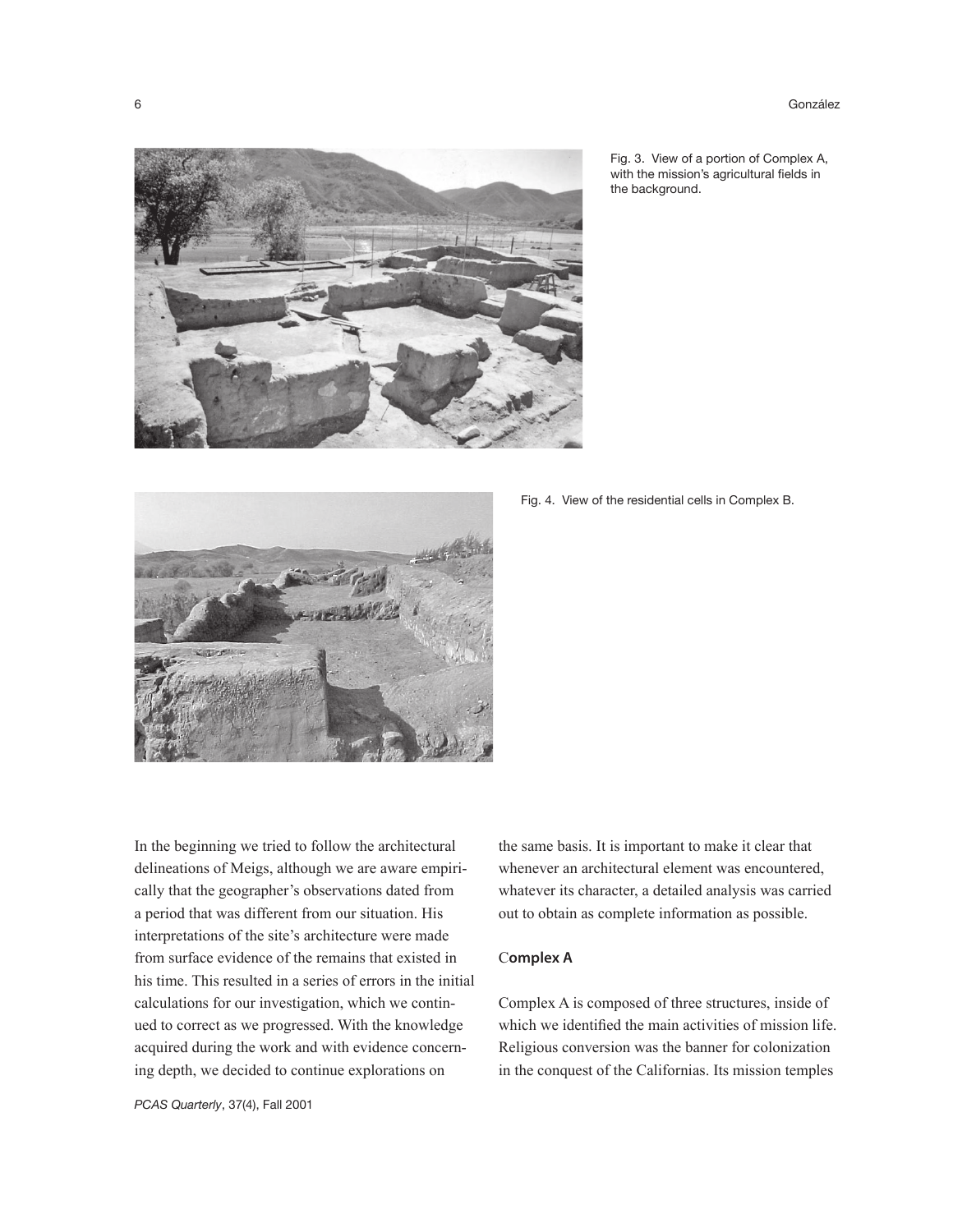were made into the centers of life and influence for the new communities. The priest, responsible for the mission's success or failure and for its survival, took charge of the administration of its resources, both local and imported.

Within Complex A, we found traces of the church and of the rooms that made up a religious structure during the colonial period (Structure I). Also in the complex is another building with wide enclosed spaces, limited access, and communal areas (Structure II), and it is supported by a third structure of modest dimensions, which was an integral part and played an important role in the community's development (Structure III). The arrangement of the buildings forms a quadrangle, closed on the west side with an adobe wall and reminding us of a cloister.

### Structure I

Structure I (8.0 by 49.8 meters) corresponds to the church, sacristy, *sala de profundis* (prayer room), cells, etc. Only the foundations of the living rooms have survived. The uses of the different rooms forming this building were determined, first, on the basis of the descriptions by Meigs and Cummings when they worked at the site; second, by the logic of their arrangement and dimensions; third, through analogies with other mission sites in Alta California; and finally, based on the results obtained from the excavations completed for this project, which established several differences from the traditional views that had been held.

In the southwestern and southeastern part of the church, we can see evidence of the 3.2 meter high walls. Their length varies from 2.8 to 4.0 meters; in old photographs recovered during the investigations, we can see their true dimensions.

The walls form rows, one in front of another. The adobe bricks are 30 by 90 by 10 cm. The upper portions have suffered thinning due to erosion and the impacts of various animals that have made small holes in all of the walls. Archaeological work in this area included three test pits, two of them 2 by 1 meter and 1 by 1 meter. These units gave us significant information about the structure, and remains were found of the foundations of the cells and the prayer room.

Excavation was done in the area inside the church. Two trenches were dug, one on the northeastern side and the other on the southeastern side. In the first, we encountered a layer of hard, reddish-brown clay at a depth of 60 cm, and in the second we located a layer at 58 cm that was similar in color and degree of compaction. Based on this, we believe that an initial floor level was involved. The maximum depth of the trenches was 150 cm.

In the test pit located in the center of the church, we found the clay layer at 62 cm, and we found a series of rocks aligned east to west at a depth of 97 cm. We were not able to determine whether this was the base of a column or an interior staircase because there was not sufficient evidence.

Recovered artifacts were rare, almost absent. This was interpreted as a consequence of the previous work at Mission San Vicente, first of all by Barron, who explored the church area and shows us in his account a series of artifacts recovered from within the limits of this structure; it is notable that almost all items are religious. Cummings subsequently excavated the same area, recovering several items, as inferred from her field notes. Another factor accounting for the absence of artifacts is the looting at the site by treasure hunters on various occasions.

#### Structure II

This is an important structure within the complex, composed of at least seven living areas (Fig. 5). The rooms' uses in the past were determined on the basis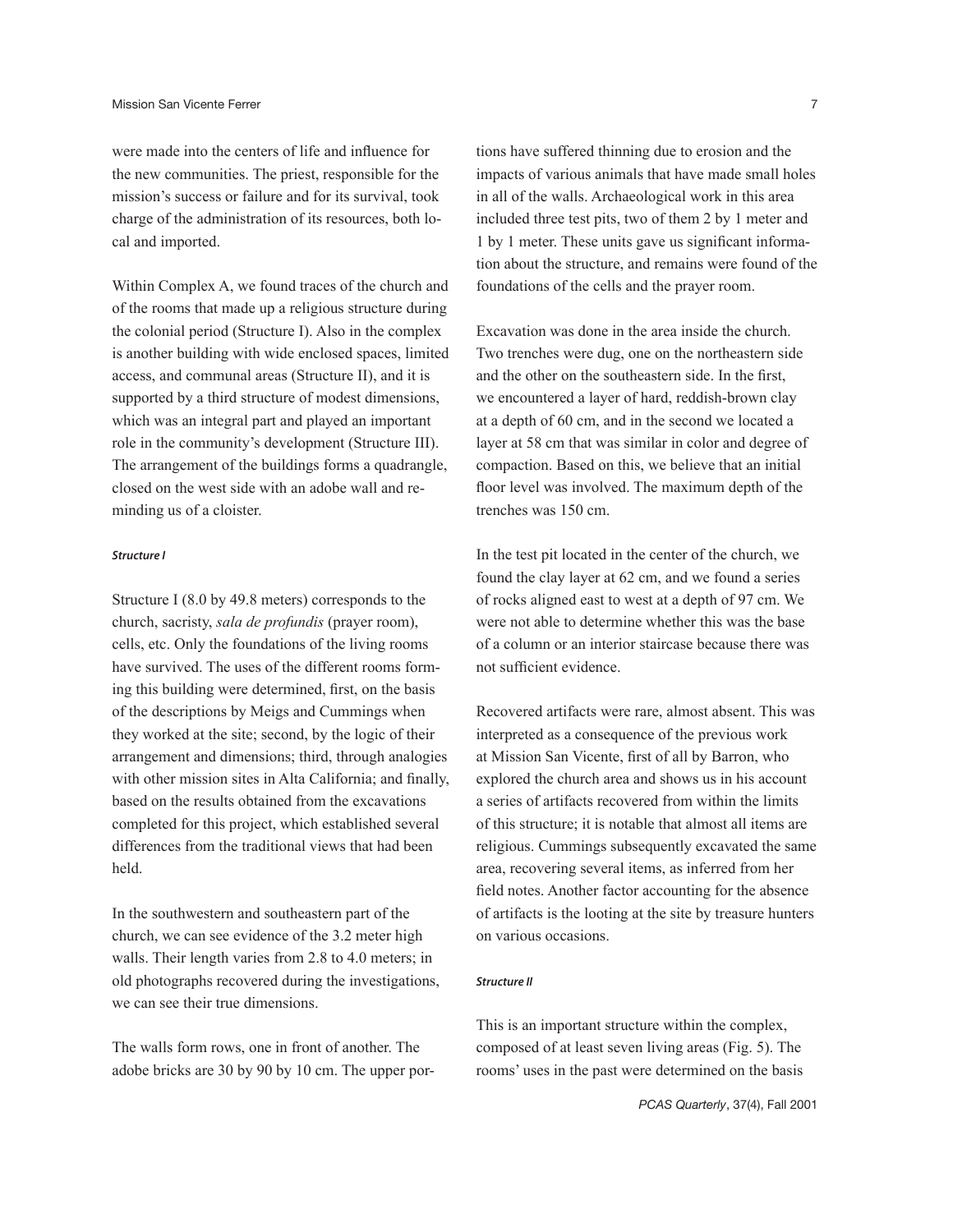of the artifacts recovered during the excavations and the spatial arrangements. We have three storerooms, two administrative rooms, one area for food preparation, and a kitchen with an adobe oven.

A raised grid for excavation was established with an orientation of 14o 35'. The structure was divided into 30 squares, 4 by 4 meters in size, identified by spatial coordinates and by unit numbers.

Excavation was thorough, beginning with a 2 by 2 meter square that was enlarged in a stepped manner with increases of 30 cm per step. This was done to be able to protect possible discoveries of adobe walls. Subsequently, two additional pits were excavated in the same area. The general depth in the first stage was 143 cm. Ceramic artifacts were found, including Tizon Brown, Puebla Green-on-White, and San Elizario Polychrome, among others, as well as small animal



Fig. 5. View of a portion of Complex A, Structure II.

*PCAS Quarterly*, 37(4), Fall 2001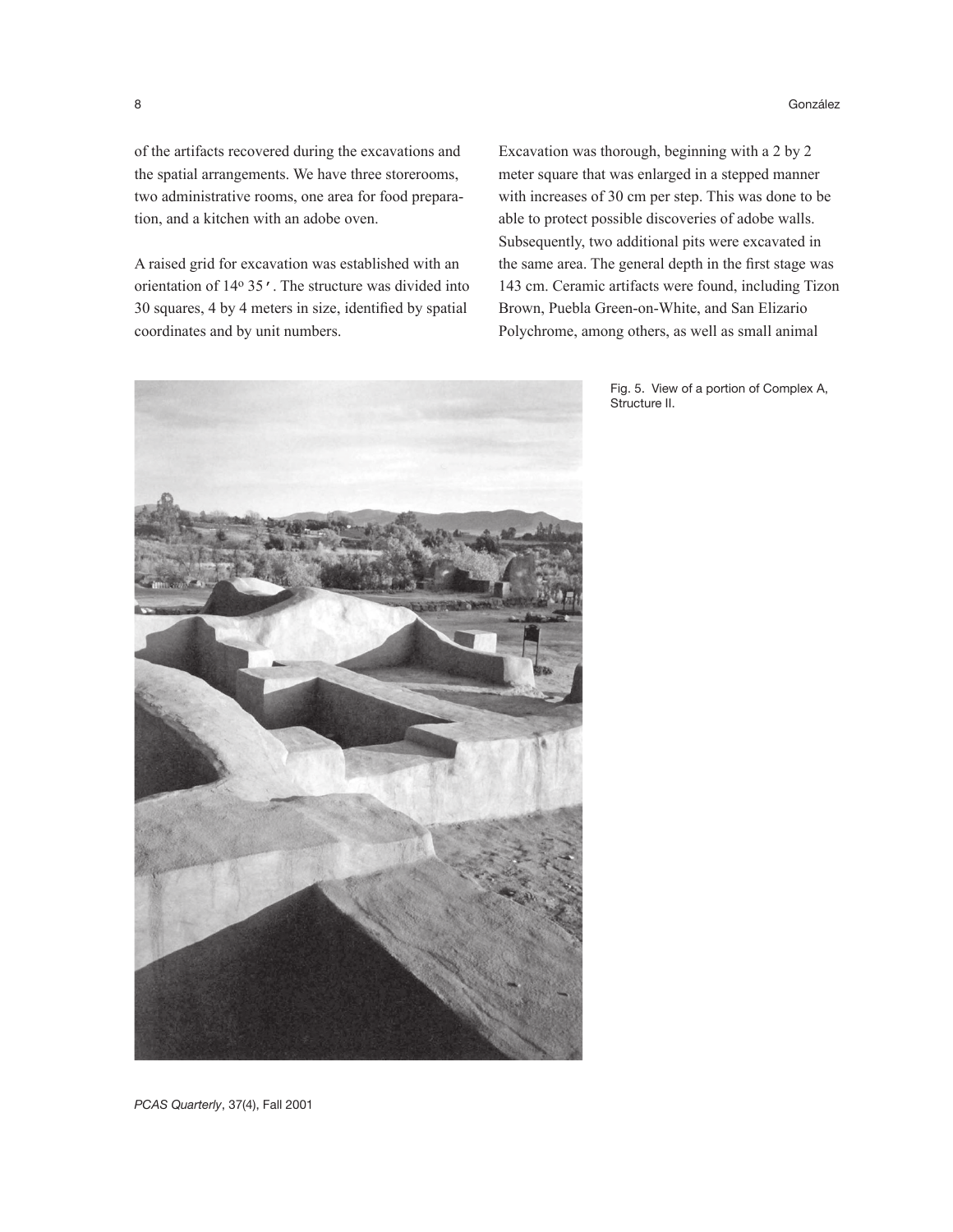bones. The exposed room has simple interior walls, and outside walls with two interlocking courses. Next, in an adjacent area, we went down to a depth of 230 cm in the same manner. Two small habitation areas were found with stucco on the walls. The stucco was composed of a mortar of lime and sand, local materials that were used throughout the construction. We believe that these rooms were used for administration, based on their dimensions and the artifacts recovered. We found two coins at a depth of 64 cm; one has the legend "Libertad" on the front and "República Mexicana" on the back, and is dated 1887, while the other coin is older but has an indistinct inscription. In this area we also found two silver buttons, one of them with an inscription in French.

In the northwestern corner we found a living area with two meter high walls. Subsequently we discovered two more walls with a height of 2.5 meters on the western side.

A room with walls from 0.9 to 2.0 meters high served as a kitchen; in different levels we found rocks arranged as a cooking stove, associated with ash. In the eastern part of the structure, we found a northsouth alignment of walls, up to three meters high, corresponding to the main entrance into the storage areas. On the outside we uncovered a corridor formed by adobe columns 1 by 1 meter in size, indicating restricted entry into the storerooms.

In what we believe to be the storerooms were found a large quantity of artifacts, including different types of ceramics, from local Tizon Brown to Chinese and English porcelain. We also found remains of the colonial earthenware jugs that served to hold olive oil, as well as wine in the case of the California missions. We recovered wooden remains in the corners of one living area, which are probably evidence of cupboards. In contrast to other rooms in the same structure, the storerooms do not have windows, which is useful

for protecting all types of merchandise and for better preservation of the wine.

In the northern part of the structure, a 3 by 21 meter east-west perimeter trench was excavated. Two living rooms were encountered, with walls 4 meters high, 4 meters wide, and 4 meters long. Four pillars were found in the northeastern area, similar to those discussed for the western area.

During the 1998 season, one of the issues to be resolved was evidence for windows in the building's ruins, as well as getting confirmation for the idea of an area devoted to food preparation. There would also be an effort to find more definite traces of the use of lime on the living rooms of different structures as evidence that the mission rooms were being sanitized during the smallpox epidemic in the region.

In order to confirm the excavations of the 1997 season, three 1 by 1 meter test pits were excavated in the food preparation area of Structure II. At a depth of 245 cm, we found new evidence of a whitewashed floor. Specifically in test pits 1 and 2, the artifacts that were recovered included ceramics of various types and a large amount of small animal bone associated with charcoal. Within this context we also found local ceramics, comals, ollas, etc.

On one wall of the room, we carried out the exposure of a window with a step pushed close to its interior side. In a pattern shared with the mission at Santa Barbara, we have evidence of lime on the wall. Two doors had opened out, but were closed up during the mission period with two courses of plain adobe, which distinguishes them from the walls with their double, interlocking courses.

Structure II is a key part of the mission's Complex A. Like previous investigators, we initially thought that what was involved was a group of living rooms for the native converts. However, the archaeological evidence